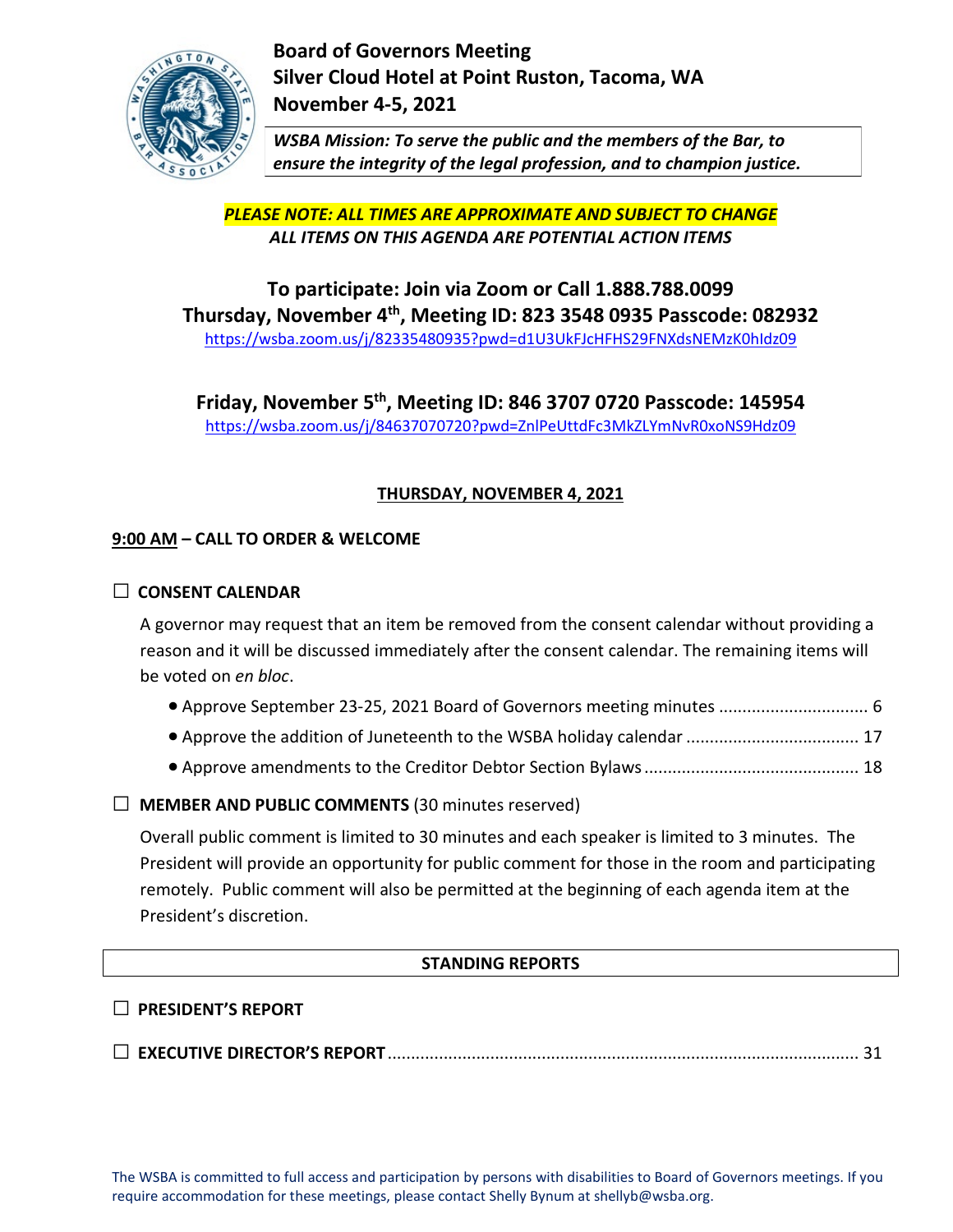## **□ REPORTS OF STANDING OR ONGOING BOG COMMITTEES**

Committees may "pass" if they have nothing to report. Related agenda items will be taken up later on the agenda. Each committee is allocated, on average, 3-4 minutes.

- Executive Committee, Pres. Brian Tollefson, Chair
- APEX Awards Committee, Gov. Hunter Abell, Chair
- Personnel Committee, Gov. Carla Higginson, Chair
- Legislative Committee, Gov. Tom McBride, Chair
- Nominations Review Committee, President-elect Dan Clark, Chair
- Diversity Committee, Gov. Sunitha Anjilvel, Co-Chair
- Long-Range Strategic Planning Council, Pres. Brian Tollefson, Chair
- Member Engagement Workgroup, Treas. Bryn Peterson and Gov. Francis Adewale, Co-Chairs
- Budget & Audit Committee, Treas. Bryn Peterson, Chair
- Equity & Disparity Workgroup, Gov. Alec Stephens, Chair
- Supreme Court Bar Licensure Task Force, Gov. Williams-Ruth, BOG Rep.

### **AGENDA ITEMS & UNFINISHED BUSINESS**

### **□ SECOND READ: SENIOR LAWYERS PROPOSED CHANGE TO THE WSBA BYLAWS,** Eleanor

Doermann, Chair of Senior Lawyers Section Executive Committee, Carole Grayson, Senior Lawyers Section Executive Committee Member, Chair from 2014-2017, Brian Comstock, Senior Lawyers Section Emeritus Executive Committee Member, Chair from 2017-2019, Kevin Plachy, Director of Advancement................................................................................................................................... 40

**□ 2022 LEGISLATIVE PRIORITIES**, BOG Legislative Committee Chair, Tom McBride and Legislative Affairs Manager Sanjay Walvekar.................................................................................................... 92

**□ LEGISLATIVE REVIEW COMMITTEE RECOMMENDATIONS**, Chair Brian Considine; Co-Chair Business Law Section's Corporate Act Revision Committee Eric DeJong; Co-Chair Business Law Section's Partnership & LLC Law Committee Elisabeth McNeil; Co-Chair Business Law Section's Partnership & LLC Law Committee Matt LeMaster; and Legislative Affairs Manager Sanjay Walvekar…………..94

**□ FY21 LISTENING TOUR REPORT & RECOMMENDATIONS**, Past Pres. Kyle Sciuchetti and Exec. Dir. Terra Nevitt……………………………………………………………………………………………………………………………….175

## **12:00 PM – RECESS FOR LUNCH**

| $\Box$ REQUEST TO SUPPORT THE LEGAL FOUNDATION OF WASHINGTON'S PROPOSED CHANGES TO                                                                        |
|-----------------------------------------------------------------------------------------------------------------------------------------------------------|
| • Legal Foundation of Washington, Legal Foundation of Washington Chair, Caitlin Davis and Legal<br>Foundation of Washington Secretary, Sean-Michael Davis |
| • Committee on Professional Ethics Chair Pam Anderson and Professor Brooks Holland  179                                                                   |
| $\Box$ PERSONNEL COMMITTEE PROPOSAL TO CLARIFY WSBA GOVERNANCE, Chair Carla Higginson and                                                                 |
| Human Resources Director and Chief Culture Officer, Glynnis Klinefelter Sio  272                                                                          |
| $\Box$ CONTINUING THE CONVERSATION ABOUT WSBA'S STRUCTURE                                                                                                 |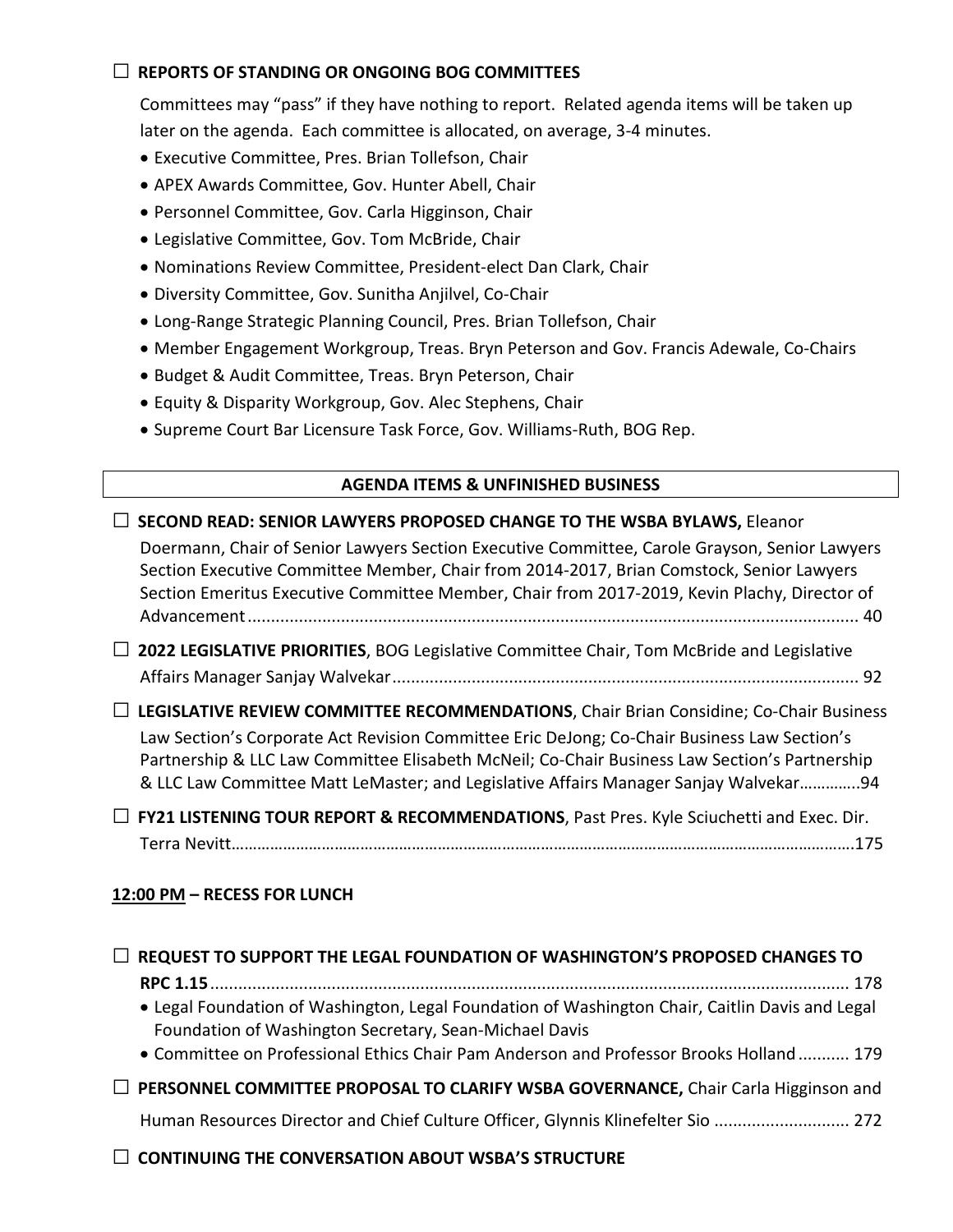### **FRIDAY, NOVEMBER 5, 2021**

#### **9:00 AM – RESUME MEETING**

| <b>TRAINING</b>                                                                     |
|-------------------------------------------------------------------------------------|
| □ ANNUAL ANTI-HARASSMENT TRAINING, Fisher Phillips Representative, Nate Bailey  312 |
|                                                                                     |

#### **SPECIAL REPORTS**

| □ ANNUAL REPORT OF THE WASHINGTON STATE BAR FOUNDATION, Pres. Tracy Flood322 |  |
|------------------------------------------------------------------------------|--|
|                                                                              |  |

**□ MCLE BOARD REPORT**, Chair Todd Alberstone………………………………………………………………………….324

### **AGENDA ITEMS & UNFINISHED BUSINESS**

□ **COUNCIL ON PUBLIC DEFENSE MATTERS,** Council on Public Defense, Chair Travis Stearns

• Approve Letter in Support of the Budget Request of the Office of Public Defense .................. 357

• Approve Comments to the Proposed New GR 41 and Amendments to CR 39.......................... 359

## **NEW BUSINESS**

**□ GOVERNOR ROUNDTABLE** (Governors' issues of interest)

### **12:00 PM– ADJOURN**

### **INFORMATION**